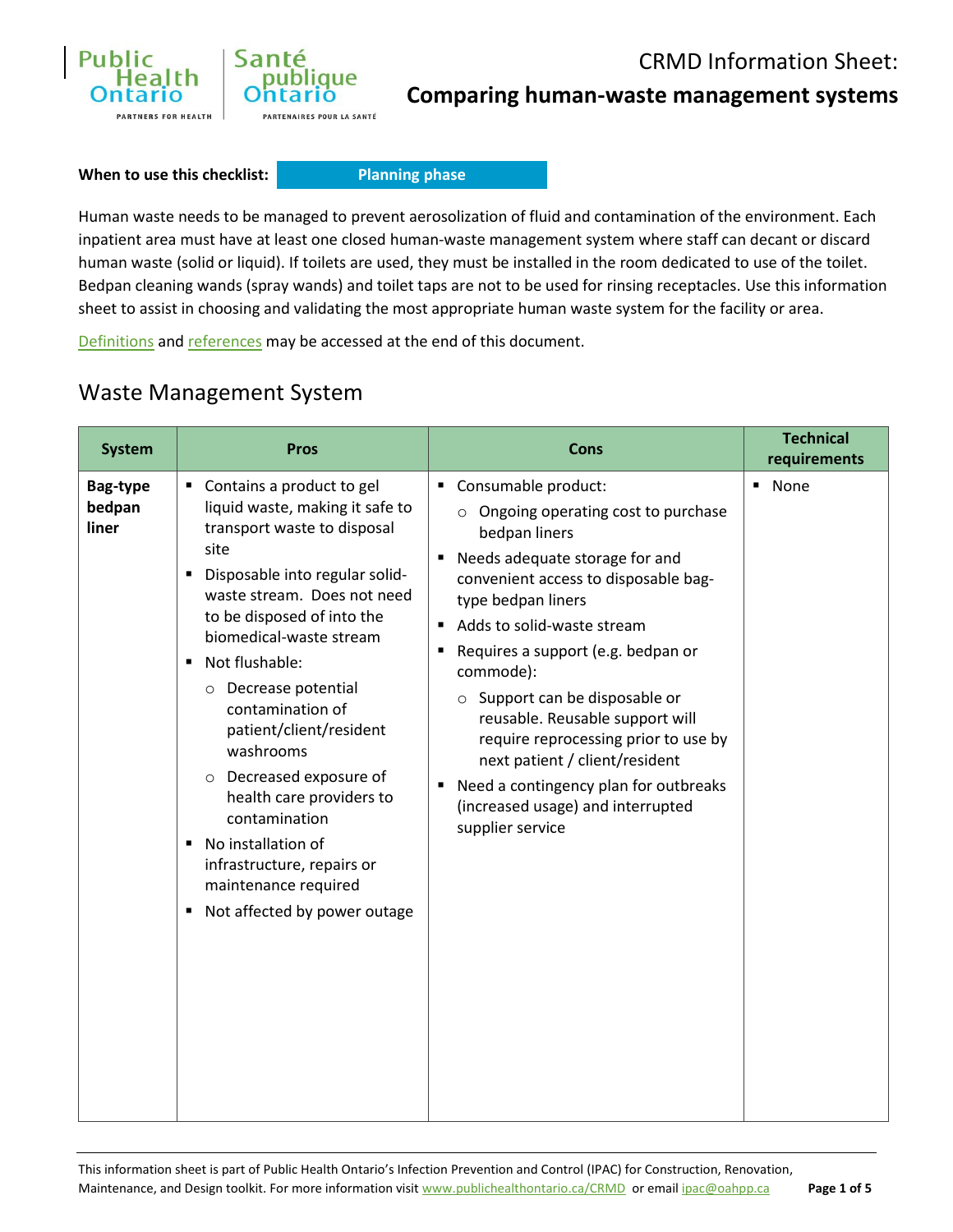# **Comparing human-waste management systems**

| <b>System</b>    | <b>Pros</b>                                                                                                                                                                                                                                                                                                                                                                                                                                                                                                                                                           | Cons                                                                                                                                                                                                                                                                                                                                                                                                                                                                                                                                                                                                                                                                                                                                                                                                                                                                                                                                                                                                                                                                                                                                                                                                                                                                                                                                                                                                                                                                                        | <b>Technical</b><br>requirements                                                                                                                                                                                                                                       |
|------------------|-----------------------------------------------------------------------------------------------------------------------------------------------------------------------------------------------------------------------------------------------------------------------------------------------------------------------------------------------------------------------------------------------------------------------------------------------------------------------------------------------------------------------------------------------------------------------|---------------------------------------------------------------------------------------------------------------------------------------------------------------------------------------------------------------------------------------------------------------------------------------------------------------------------------------------------------------------------------------------------------------------------------------------------------------------------------------------------------------------------------------------------------------------------------------------------------------------------------------------------------------------------------------------------------------------------------------------------------------------------------------------------------------------------------------------------------------------------------------------------------------------------------------------------------------------------------------------------------------------------------------------------------------------------------------------------------------------------------------------------------------------------------------------------------------------------------------------------------------------------------------------------------------------------------------------------------------------------------------------------------------------------------------------------------------------------------------------|------------------------------------------------------------------------------------------------------------------------------------------------------------------------------------------------------------------------------------------------------------------------|
| <b>Macerator</b> | Uses disposable paper-based<br>receptacle with or without a<br>reusable support<br>Disposable paper-based<br>٠<br>receptacle may contain a<br>product to gel liquid waste,<br>making transport of waste to<br>disposal site safer<br>■ Waste slurry goes into sanitary<br>sewer<br>No dumping of waste into<br>toilets:<br>Decreased potential<br>$\circ$<br>contamination of<br>patient/client/resident<br>washroom<br>Decreased potential exposure<br>٠<br>of health care provider to<br>contamination<br>Macerator lid seals so no<br>٠<br>aerosolization of waste | Consumable product:<br>٠<br>Ongoing operating cost to purchase<br>the disposable paper-based<br>receptacle<br>Need adequate storage for and<br>$\circ$<br>convenient access to disposable<br>items<br>May need additional purchase of a<br>п<br>product to gel liquid waste used for<br>safe transport of waste to disposal site<br>Process in place for cleaning up a spill<br>while in transit to macerator or in the<br>soiled utility room<br>Reusable support will require<br>reprocessing between<br>patients/clients/residents<br>Must ensure internal / municipal<br>Е<br>plumbing and sanitary sewer systems<br>are sufficient to accept the waste<br>slurry:<br>Potential to clog plumbing and<br>$\circ$<br>sewer systems<br>Increased volumes of water needed<br>п<br>(amount of water needed per flush<br>depends on macerator)<br>Energy cost may increase due to<br>Е<br>running the unit(s).<br>Need to ensure alternate power supply<br>п<br>in case of power outage<br>Significant capital for purchase of<br>٠<br>macerator(s) and their installation:<br>Number of macerators required will<br>$\circ$<br>depend on patient / client / resident<br>population and physical<br>configuration of the facility<br>Must be careful that only disposable<br>п<br>paper-based receptacle- and/or<br>macerator-specific wipes go into the<br>macerator<br>Requires ongoing repairs (e.g. due to<br>Е<br>placement of incompatible items in<br>unit) and preventive maintenance | Access to<br>٠<br>adequate<br>water supply<br>and drain with<br>sufficient<br>diameter pipe<br>to meet the<br>manufacturer's<br>requirements<br>Volume of<br>٠<br>water required<br>for each flush<br>is macerator<br>specific<br>Access to an<br>п<br>electric supply |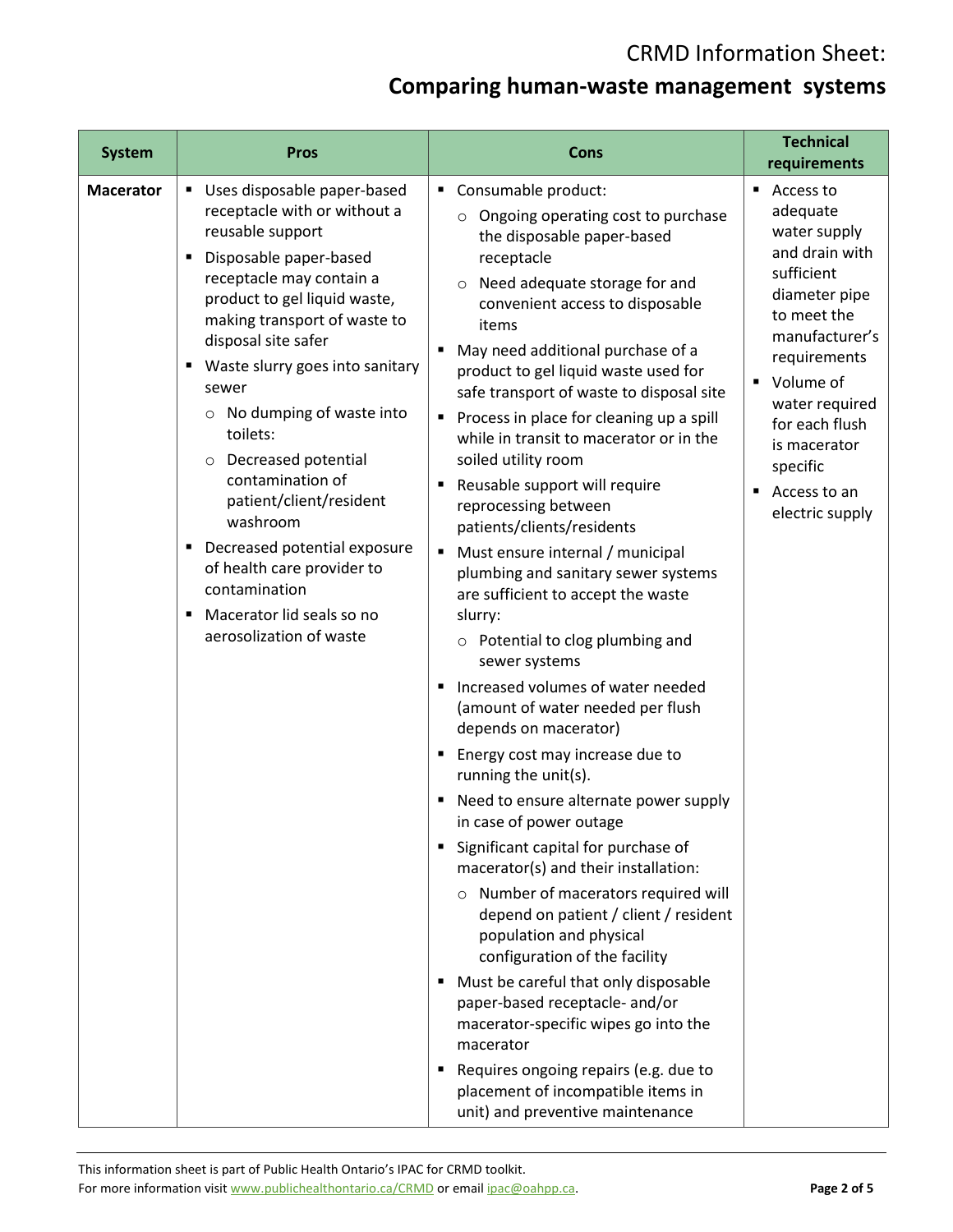# **Comparing human-waste management systems**

| <b>System</b>          | <b>Pros</b>                                                                                                                                                                                                                                                                                                                                                                                 | Cons                                                                                                                                                                                                                                                                                                                                                                                                                                                                                                                                                                                                                                                                                                                                                                                                                                                                                                                                                                                                                                                                                                                                                                                                                                                                                                                                                                                                                    | <b>Technical</b><br>requirements                                                                                                                                           |
|------------------------|---------------------------------------------------------------------------------------------------------------------------------------------------------------------------------------------------------------------------------------------------------------------------------------------------------------------------------------------------------------------------------------------|-------------------------------------------------------------------------------------------------------------------------------------------------------------------------------------------------------------------------------------------------------------------------------------------------------------------------------------------------------------------------------------------------------------------------------------------------------------------------------------------------------------------------------------------------------------------------------------------------------------------------------------------------------------------------------------------------------------------------------------------------------------------------------------------------------------------------------------------------------------------------------------------------------------------------------------------------------------------------------------------------------------------------------------------------------------------------------------------------------------------------------------------------------------------------------------------------------------------------------------------------------------------------------------------------------------------------------------------------------------------------------------------------------------------------|----------------------------------------------------------------------------------------------------------------------------------------------------------------------------|
| Washer-<br>disinfector | Use reusable bedpans, urinals,<br>basins<br>No dumping of waste into<br>$\blacksquare$<br>toilets:<br>Decreased potential<br>$\circ$<br>contamination of patient /<br>client / resident<br>washrooms<br>Decreased potential<br>$\circ$<br>exposure of health care<br>providers to contamination<br>Washer-disinfector has door<br>п<br>that seals so there is no<br>aerosolization of waste | Need adequate storage for and<br>$\blacksquare$<br>convenient access to sufficient number<br>of bedpans<br>Risk of cross-contamination if bedpans<br>٠<br>are not for single patient / client /<br>resident<br>Transport of bedpans or urinals through<br>the corridors poses a risk of spills, and<br>workplace and staff contamination<br>Requires process for cleaning up a spill<br>while in transit to washer-disinfector or<br>in the soiled utility room<br>Significant capital for purchase of<br>٠<br>washer-disinfector(s) and installation:<br>Number of washer-disinfector(s)<br>$\circ$<br>required depends on<br>patient/client/resident population<br>and the physical configuration of the<br>facility<br>Requires ongoing repairs (e.g. due to<br>٠<br>placement of incompatible items in<br>unit) and preventive maintenance<br>Thermal conditions, as outlined in the<br>٠<br>European Standards (EN), of 80°C for 60<br>seconds for disinfection of human-<br>waste containers was ineffective for<br>killing Clostridium difficile spores<br>To kill spores, an alkaline detergent<br>must be added to the<br>cleaning/disinfection process<br>Requires a process to ensure the<br>٠<br>washer-disinfector has reached the<br>required mechanical parameters (print<br>out) and retention of records by user<br>Need to ensure alternate power supply<br>$\blacksquare$<br>in case of power outage | Access to a<br>٠<br>water supply<br>and drain with<br>sufficient<br>diameter pipe<br>to meet the<br>manufacturer's<br>requirements<br>Access to an<br>٠<br>electric supply |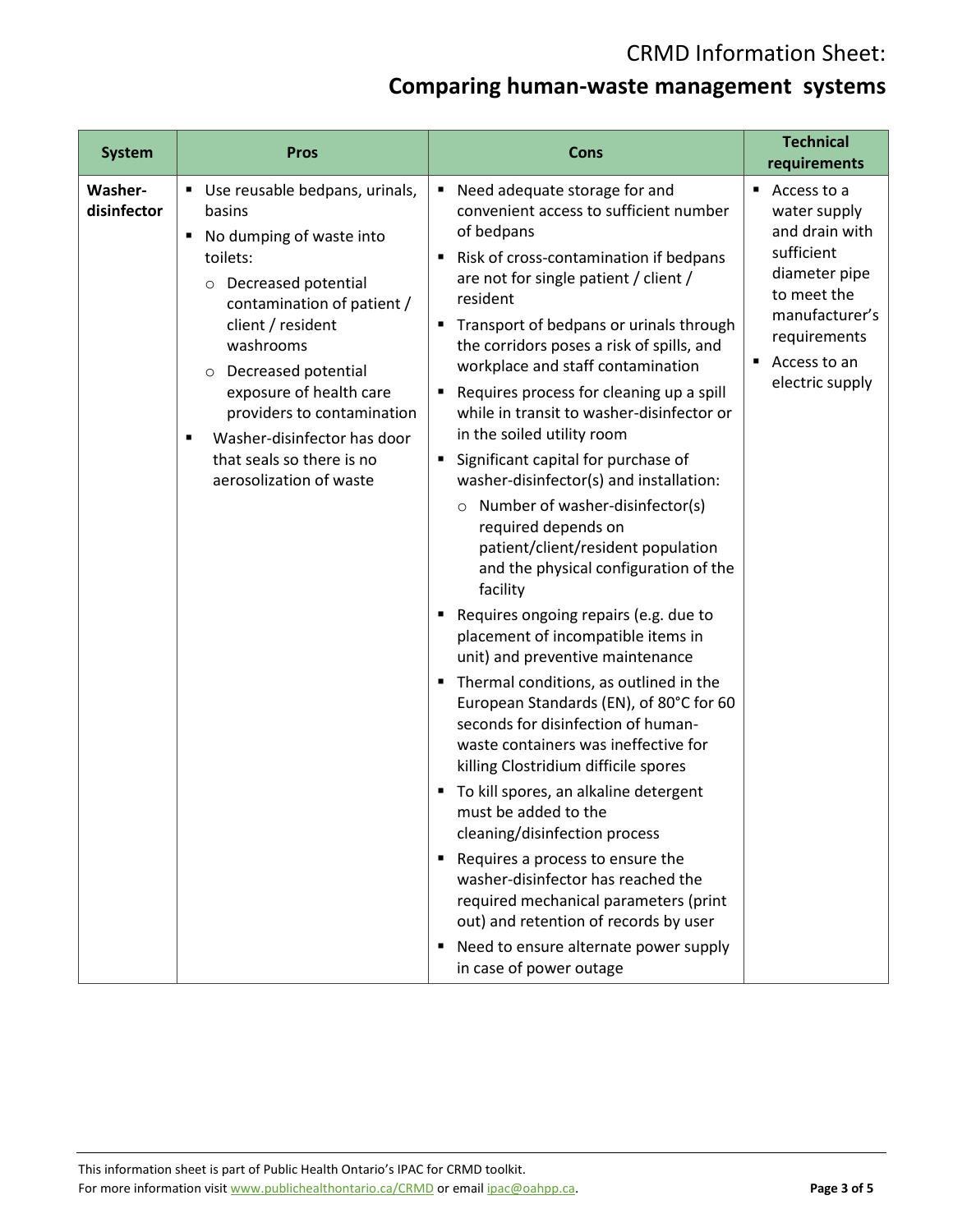#### **Comparing human-waste management systems**

# <span id="page-3-0"></span>Definitions

**Macerator**: A device that uses mechanical chopping and water to dispose of a disposable receptacle and human waste (feces, urine, vomit) into the sanitary sewer.

**Washer-disinfector**: A washing system that removes soil and cleans medical equipment and devices prior to highlevel disinfection or sterilization. A washer-disinfector provides low-level disinfection. Non-critical medical equipment and devices that do not require high-level disinfection or sterilization may be reprocessed in a washerdisinfector (e.g., bedpans).